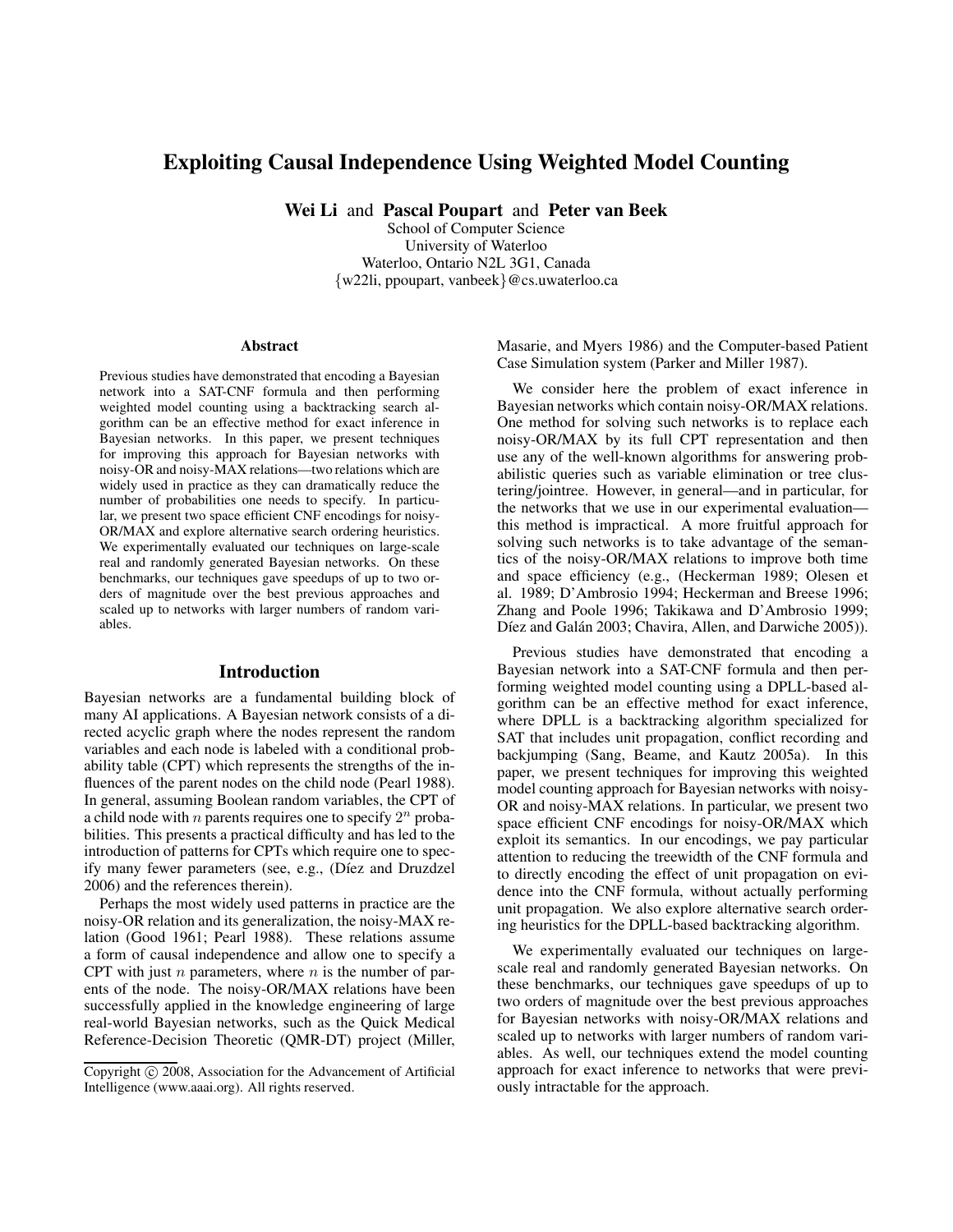### **Background**

In this section, we briefly review noisy-OR/MAX relations and the needed background on weighted model counting approaches to exact inference (for more on this latter topic see, e.g., (Chavira and Darwiche 2007)).

Let there be a noisy-OR at a node  $Y$  in a Bayesian network and let  $X_1, \ldots, X_n$  be the parents of Y, where all random variables are assumed to have Boolean-valued domains. A noisy-OR relation specifies a CPT using  $n$  parameters,  $q_1, \ldots, q_n$ , one for each parent, where,

$$
P(Y = 0 \mid X_i = 1, X_j = 0_{[\forall j, j \neq i]}) = q_i.
$$
 (1)

From these parameters, the full CPT representation of size  $2^n$  can be generated using,

$$
P(Y=0 \mid \mathbf{x}) = \prod_{i \in T_x} q_i
$$

where  $T_x = \{i \mid X_i = 1\}$  and  $P(Y = 0 \mid \mathbf{x}) = 0$  if  $T_x$  is empty. The noisy-MAX is a generalization of the noisy-OR to non-Boolean domains.

A Bayesian network with full CPT representations can be encoded into a SAT-CNF formula (Darwiche 2002). The encoding proceeds as follows. For each value of each node in the network, an *indicator variable* is created. Next, for each node, *indicator clauses* are generated which ensure that in each model exactly one of the corresponding indicator variables is true. Next, for each CPT and for each non-zero parameter value in the CPT, a *parameter variable* is created. Finally, for each parameter variable, a *parameter clause* is generated. A parameter clause asserts that the conjunction of the corresponding indicator variables implies the parameter variable and vice-versa. The CNF encoding of the Bayesian network can then be compiled into an arithmetic circuit to answer probabilistic queries (Darwiche 2002).

A CNF encoded Bayesian network can also be solved directly using a backtracking search algorithm by introducing weights for the propositional variables (Sang, Beame, and Kautz 2005a). The weight of a parameter variable is its corresponding probability, where  $weight(v) + weight(\neg v) =$ 1. The weight of an indicator variable is always 1. Let  $\phi$  be a SAT formula and let s be an assignment of a value to every variable in the formula that satisfies the formula; i.e., s is a model of the formula. Let a *literal* be a propositional variable or the negation of a propositional variable. The weight of a formula  $\phi$  is,

$$
weight(\phi) = \sum_{s} \prod_{l \in s} weight(l),
$$

where the sum is over all possible models and the product is over the weight of the literals in that model. Finally, let  $F$  be the CNF encoding of a Bayesian network. A general query  $P(Q | E)$  on the network can be answered by,

$$
\frac{weight(F \land Q \land E)}{weight(F \land E)}.\tag{2}
$$

A backtracking algorithm used to enumerate the models of a CNF formula is often referred to as DPLL or DPLL-based, and usually includes such techniques as unit propagation, conflict recording and backjumping.

### **Related Work**

In this section, we relate our work to previously proposed methods for exact inference in Bayesian networks with noisy-OR/MAX relations.

The two standard exact algorithms for Bayesian networks are variable elimination (VE) and tree clustering/jointree. Clustering algorithms are often preferred as they precompute results and so can answer queries faster. However, there are large real-world networks that clustering cannot deal with due to time and space complexities. In such networks, VE can sometimes still answer queries because it permits pruning of irrelevant variables.

Many methods have been proposed to transform a noisy-OR/MAX into a decomposable auxiliary graph by adding hidden nodes and then solving using adaptations of variable elimination or tree clustering (e.g., (Olesen et al. 1989; D'Ambrosio 1994; Heckerman and Breese 1996; Takikawa and D'Ambrosio 1999; Díez and Galán 2003)). Most recently, Díez & Galán (2003) proposed a multiplicative factorization which improves on previous work. We use their auxiliary graph as the starting point for one of our CNF encodings. In our experiments, we perform a detailed empirical comparison of their approach using variable elimination against our proposals on large Bayesian networks.

Quickscore (Heckerman 1989) was the first efficient exact inference algorithm for Boolean-valued *two-layer* noisy-OR networks. Chavira, Allen and Darwiche (2005) present a method for *multi-layer* noisy-OR networks and show that their approach is significantly faster than Quickscore on randomly generated two-layer networks. Their approach proceeds as follows: (i) transform the noisy-OR network into a Bayesian network with full CPTs using Pearl's transformation (see Figure 2), (ii) translate the network with full CPTs into CNF using a *general* encoding (see Background section), and (iii) compile the CNF into an arithmetic circuit. In our experiments, we show that our *special-purpose* encodings of noisy-OR can be more space and time efficient and scale to much harder problems.

In our work, we build upon the DPLL-based weighted model counting approach of Sang, Beame, and Kautz (2005a). Their general encoding assumes full CPTs and yields a parameter clause for each CPT parameter. However, this approach is impractical for large-scale noisy-OR networks. Our special-purpose encodings extend the weighted model counting approach for exact inference to networks that were previously intractable for the approach.

### **Encoding Noisy-OR/MAX into CNF**

In this section, we first present our SAT-CNF encodings of the noisy-OR relation. We use as our running example the Bayesian network shown in Figure 1. We then generalize our encodings to noisy-MAX.

#### **Weighted CNF Encoding 1**

In our first weighted model encoding method (WMC1), we introduce an indicator variable  $I_Y$  for Y and an indicator variable  $I_{X_i}$  for each parent of Y. We also introduce a parameter variable  $P_{q_i}$  for each parameter  $q_i$  (see Eqn. 1) in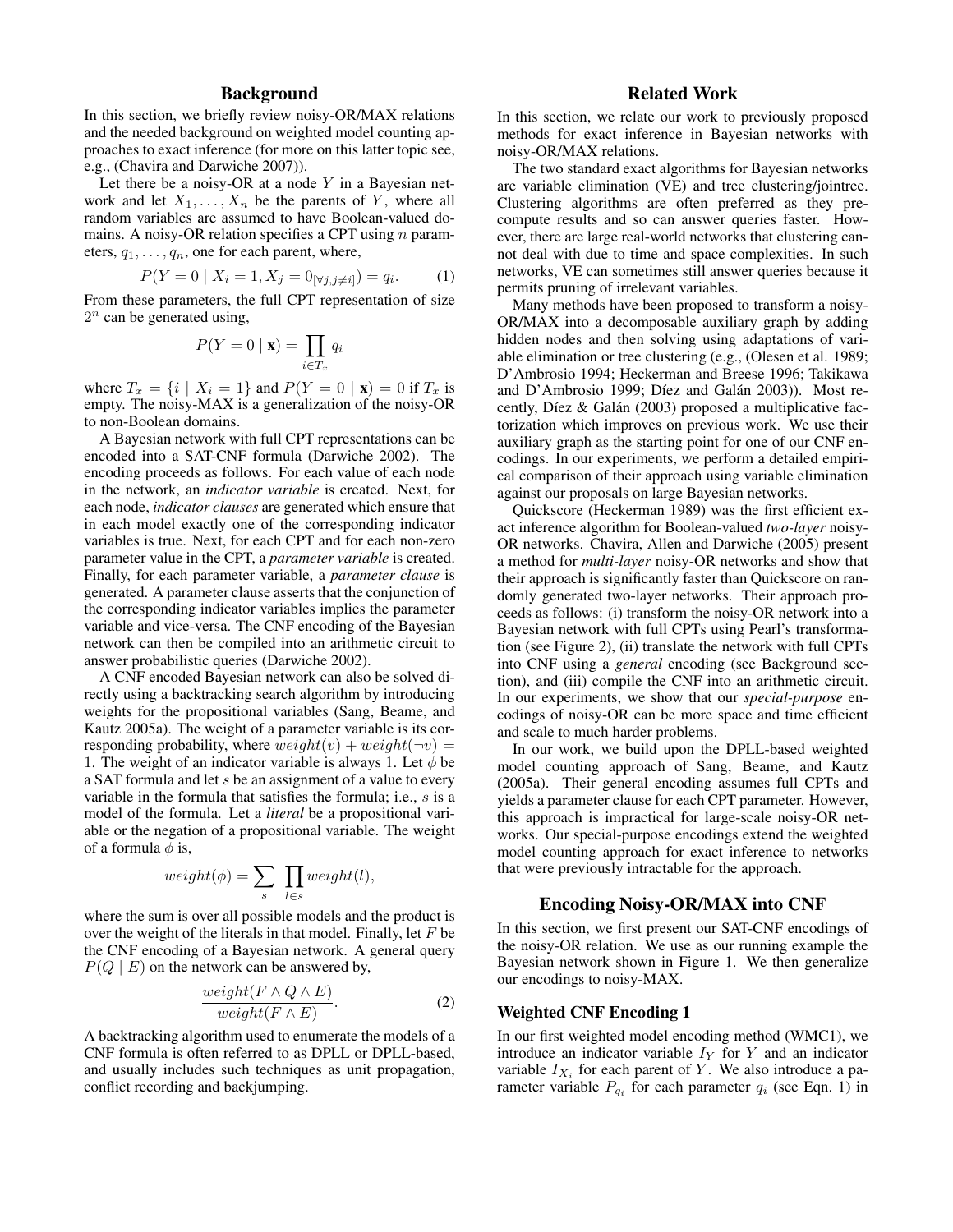

Figure 1: Example of a Bayesian network. We assume the random variables are Boolean and there is a noisy-OR at node *Nausea* and at node *Headache* with the given parameters.

the noisy-OR. The weights of these variables are as follows.

$$
weight(I_{X_i}) = weight(I_Y) = 1
$$
  
\n
$$
weight(P_{q_i}) = q_i
$$
  
\n
$$
weight(\neg P_{q_i}) = 1 - q_i
$$

The noisy-OR relation can then be encoded as the formula,

$$
(I_{X_1} \wedge P_{q_1}) \vee (I_{X_2} \wedge P_{q_2}) \vee \cdots \vee (I_{X_n} \wedge P_{q_n}) \Leftrightarrow I_Y. (3)
$$

The formula so far can be seen to be an encoding of Pearl's well-known transformation for noisy-OR (see Figure 2). Before converting the formula to CNF, we introduce an auxiliary indicator variable  $w_i$  for each conjunction such that  $w_i \Leftrightarrow I_{X_i} \wedge P_{q_i}$ . This dramatically reduces the number of clauses generated. The formula is then transformed into,

$$
(\neg I_Y \lor ((w_1 \lor \dots \lor w_n) \land \n(\neg P_{q_1} \lor \neg I_{X_1} \lor w_1) \land (P_{q_1} \lor \neg w_1) \land (I_{X_1} \lor \neg w_1) \land \dots \land (\neg P_{q_n} \lor \neg I_{X_n} \lor w_n) \land (P_{q_n} \lor \neg w_n) \land (I_{X_n} \lor \neg w_n))) \land (I_Y \lor ((\neg P_{q_1} \lor \neg I_{X_1}) \land \dots \land (\neg P_{q_n} \lor \neg I_{X_n}))).
$$
\n(4)

The formula is not in CNF, but can be easily transformed into CNF using the distributive law. It can be seen that WMC1 can also easily encode evidence—i.e, if  $I_Y = 0$  or  $I_Y = 1$ , the formula can be further simplified—before the final translation into CNF.

**Example 1.** *Consider the small network shown in Figure 1. The WMC1 encoding introduces the five Boolean indicator variables*  $I_C$ ,  $I_F$ ,  $I_M$ ,  $I_N$ , and  $I_H$ , each with weight 1; and *the six parameter variables* P0.6*,* P0.5*,* P0.4*,* P0.3*,* P0.2*, and*  $P_{0.1}$ *, each with weight*  $P_{q_i} = q_i$  and  $\neg P_{q_i} = 1 - q_i$ *. To illustrate the encoding of evidence, suppose that nausea is present (i.e.,*  $N = 1$ ) and headache is not present (i.e.,  $H =$ 0*). The corresponding constraints for the evidence are as follows.*

$$
(P_{0.6} \wedge I_C) \vee (P_{0.5} \wedge I_F) \vee (P_{0.4} \wedge I_M) = 1
$$
 (5)

$$
(P_{0.3} \wedge I_C) \vee (P_{0.2} \wedge I_F) \vee (P_{0.1} \wedge I_M) = 0 \qquad (6)
$$

*Using Equation 4, the above constraints can be converted*



Figure 2: Pearl's transformation of noisy-OR network. Nodes with double borders are deterministic nodes with the designated logical relationship.

*into CNF clauses. Equation 5 gives the clauses,*

$$
(w_1 \vee w_2 \vee w_3)
$$
  
\n
$$
\wedge (\neg P_{0.6} \vee \neg I_C \vee w_1) \wedge (P_{0.6} \vee \neg w_1) \wedge (I_C \vee \neg w_1)
$$
  
\n
$$
\wedge (\neg P_{0.5} \vee \neg I_F \vee w_2) \wedge (P_{0.5} \vee \neg w_2) \wedge (I_F \vee \neg w_2)
$$
  
\n
$$
\wedge (\neg P_{0.4} \vee \neg I_M \vee w_3) \wedge (P_{0.4} \vee \neg w_3) \wedge (I_M \vee \neg w_3)
$$

*and constraint equation 6 gives the clauses,*

$$
(\neg P_{0.3} \vee \neg I_C) \wedge (\neg P_{0.2} \vee \neg I_F) \wedge (\neg P_{0.1} \vee \neg I_M).
$$

### **Weighted CNF Encoding 2**

Our second weighted model encoding method (WMC2) takes as its starting point Díez & Galán's  $(2003)$  directed auxiliary graph transformation of a Bayesian network with noisy-OR<sup>1</sup>. The transformation first creates a graph with the same set of nodes and arcs as the original network. Then, for each node  $Y$  with a noisy-OR relation,

- Add a hidden node  $Y'$  with the same domain as Y
- Add an arc  $Y' \to Y$
- Redirect each arc  $X_i \to Y$  to  $X_i \to Y'$
- Associate with  $Y$  a factorization table,

$$
Y' = 0 \n Y' = 1\n\n Y = 1\n\n 1\n\n 0\n\n 1\n\n 1\n
$$

This auxiliary graph is not a Bayesian network because it contains parameters which are less than 0. So the CNF encoding methods for general Bayesian networks (see Background section) cannot be applied here.

We introduce indicator variables  $I'_Y$  and  $I_Y$  for  $Y'$  and  $Y$ , and an indicator variable  $I_{X_i}$  for each parent of Y'. For each arc  $X_i \to Y'$ , we create two parameter variables  $P_{X_i, Y'}^0$  and  $P^1_{X_i, Y'}$  where the weights of these variables is given by,

$$
weight(P^0_{X_i,Y'}) = 1, \quad weight(P^1_{X_i,Y'}) = q_i.
$$

<sup>1</sup>The Díez & Galán (2003) transformation is a generalization to noisy-MAX of the noisy-OR transformation of Takikawa and D'Ambrosio (1999).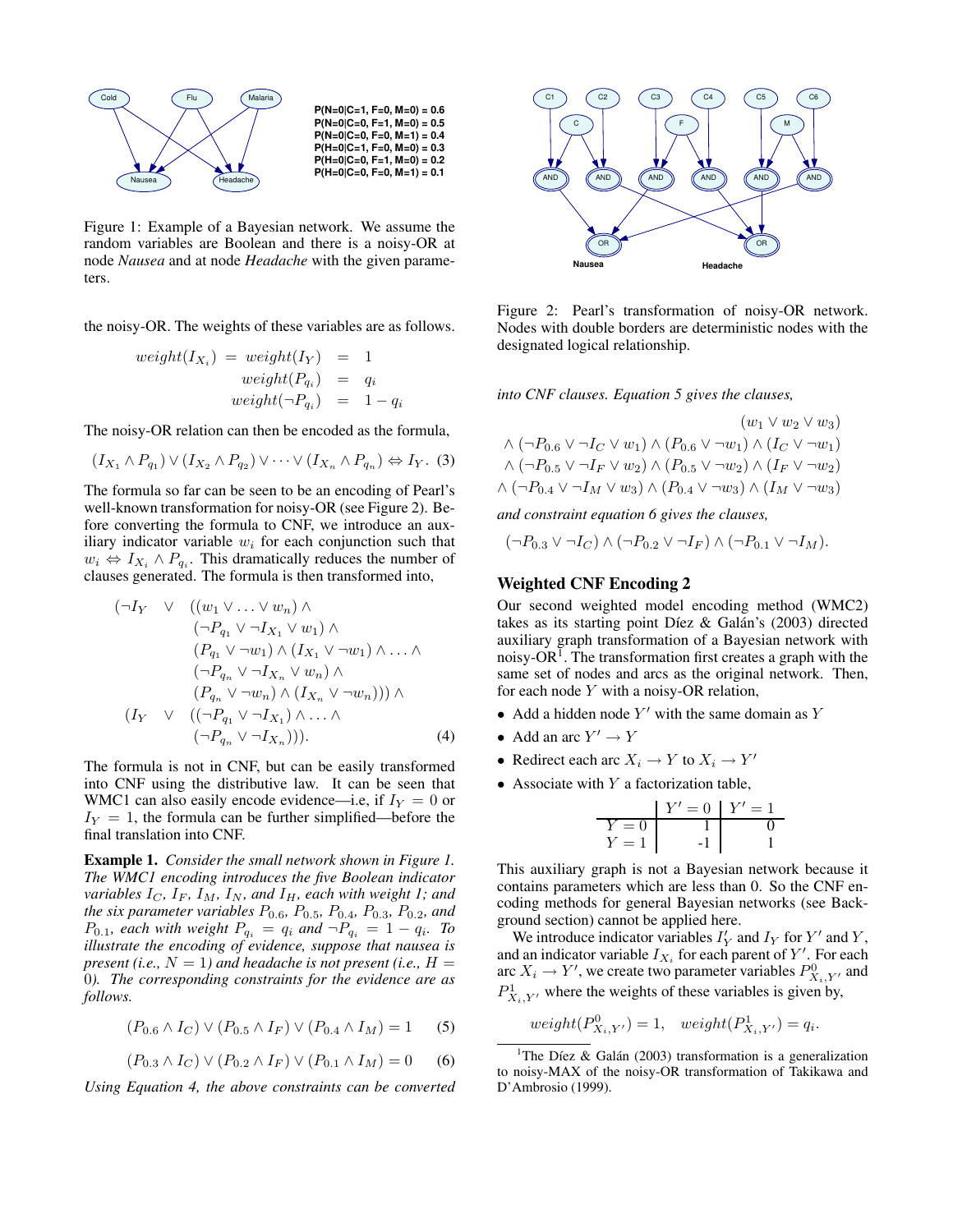

Figure 3: Díez and Galán's transformation of noisy-OR.

For each factorization table, we introduce two variables,  $u<sub>Y</sub>$ and  $w_Y$ , where the weights of these variables are given by,

$$
weight(u_Y) = 1, \quad weight(\neg u_Y) = 0,
$$
  

$$
weight(w_Y) = -1, \quad weight(\neg w_Y) = 2.
$$

For the first row of a factorization table, we generate the clause,

$$
(\neg I_{Y'} \vee I_Y),
$$

and for the second row, we generate the clause,

$$
(\neg I_{Y'} \vee \neg I_Y \vee u_Y) \wedge (I_{Y'} \vee \neg I_Y \vee w_Y).
$$

Finally, for every parent  $X_i$  of  $Y'$ , we generate the clauses,

 $(I_{Y'} \vee I_{X_i} \vee P^0_{X_i,Y'}) \wedge (I_{Y'} \vee \neg I_{X_i} \vee P^1_{X_i,Y'}).$ 

We now have a conjunction of clauses; i.e., CNF. Once again, it can be seen that WMC2 can also easily encode evidence into the CNF formula; i.e., if  $I_Y = 0$  or  $I_Y = 1$ , the formula can be further simplified.

**Example 2.** *Consider once again the network shown in Figure 1. The auxiliary graph transformation is shown in Figure 3. If we again know that*  $N = 0$  *and*  $H = 1$ *, the WMC2 encoding results in the following formula,*

$$
(I_C \vee P_{C,N}^0) \wedge (\neg I_C \vee P_{C,N}^1) \wedge (I_F \vee P_{F,N}^0) \wedge (\neg I_F \vee P_{F,N}^1) \wedge (I_M \vee P_{M,N}^0) \wedge (\neg I_M \vee P_{M,N}^1) \wedge (I_{H'} \vee I_C \vee P_{C,H}^0) \wedge (I_{H'} \vee \neg I_C \vee P_{C,H}^1) \wedge (I_{H'} \vee I_F \vee P_{F,H}^0) \wedge (I_{H'} \vee \neg I_F \vee P_{F,H}^1) \wedge (I_{H'} \vee I_M \vee P_{M,H}^0) \wedge (I_{H'} \vee \neg I_M \vee P_{M,H}^1) \wedge (\neg I_{H'} \vee u_H) \wedge (I_{H'} \vee w_H),
$$

*where the weights are given by,*

$$
weight(P_{C,N}^1) = 0.6 \quad weight(P_{C,H}^1) = 0.3
$$
  
\n
$$
weight(P_{F,N}^1) = 0.5 \quad weight(P_{F,H}^1) = 0.2
$$
  
\n
$$
weight(P_{M,N}^1) = 0.4 \quad weight(P_{M,H}^1) = 0.1
$$

*and all other weights are 1.*

### **Noisy-MAX**

WMC1 and WMC2 can be extended to noisy-MAX by introducing more indicator variables to represent variables with multiple values. Here, we give an overview of the extension.

The noisy-MAX model assumes that there are different causes  $X_1, \ldots, X_n$  leading to a certain effect Y that might have several degrees of severity; it also assumes that the degree reached by  $Y$  is the maximum of the degrees produced by each cause if they were acting independently. The noisy-MAX model would be valid only if the effects do not accumulate with one another. Given a noisy-MAX variable Y with  $d_Y$  possible values labeled from 0 to  $d_Y - 1$ , and *n* parents  $X_1, \ldots, X_n$  each with  $d_{X_i}$  possible values, the noisy-MAX can be described by two basic axioms:

1. When all the causes are absent, the effect is absent,

$$
P(Y = 0 \mid X_i = 0_{[\forall i]}) = 1.
$$

2. The degree (value) of  $Y$  is the maximum of the degrees produced by the  $X$ 's if they were acting independently,

$$
P(Y \le y \mid \mathbf{x}) =
$$
  

$$
\prod_{i} P(Y \le y \mid X_i = x_k, X_{[\forall j, j \neq i]} = 0) = q_{i, y}^{x_k}
$$

For each noisy-MAX variable Y, we introduce  $d_Y$  indicator variables  $I_{y0}$  ...  $I_{y_{d_y-1}}$  to represent each value and  $\binom{d_y}{2}+1$ clauses to ensure that exactly one of these variables is true. For example, if Y has three values—None, Mediocre, and Severe—we add  $I_{y_n}$ ,  $I_{y_m}$  and  $I_{y_s}$  and four clauses, where

$$
\begin{aligned} weight(I_{y_n}) &= weight(I_{y_m}) = weight(I_{y_s}) = 1\\ (\neg I_{y_n} \vee \neg I_{y_m}) \wedge (\neg I_{y_n} \vee \neg I_{y_s}) \wedge (\neg I_{y_m} \vee \neg I_{y_s}) \\ &\wedge (I_{y_n} \vee I_{y_m} \vee I_{y_s}) \end{aligned}
$$

For WMC1, for each parent  $X_i$ , we define parameter variables,

$$
weight(P_{i,y_j}^{x_k}) = q_{i,y}^{x_k},
$$

where  $0 \le j \le d_Y - 1$ ,  $0 \le k \le d_{Xi} - 1$ . We also rewrite Formula 3 for each noisy-MAX variable as,

$$
\bigwedge_{j=0}^{d_Y-1} \neg I_{y_j} \bigvee_{i=1}^{n} \bigvee_{k=0}^{d_{X_i}-1} (I_{i,x_k} \wedge P_{i,y_j}^{x_k})
$$

For WMC2, we can introduce  $d_V$  indicator variables for each  $Y$  and  $Y'$ . Based on the auxiliary graph we described in WMC2 above, we expand the factorization table  $\delta_Y$  as a  $d_Y \times d_Y$  matrix given by,

$$
\delta_Y(y, y') = \begin{cases} 1, & \text{add } (\neg I_{y'} \vee \neg I_y \vee u_Y) \text{ if } y' = y \\ -1, & \text{add } (\neg I_{y'} \vee \neg I_y \vee w_Y) \text{ if } y' = y - 1 \\ 0, & \text{add } (\neg I_{y'} \vee \neg I_y \vee \neg u_Y) \text{ otherwise} \end{cases}
$$

For example, the factorization table of the three value variable above is

|         | $V' = y_n$ | $V' = y_m$ | $= y_s$ |
|---------|------------|------------|---------|
| $= y_n$ |            |            |         |
| $= y_m$ |            |            |         |
| $= y_s$ |            |            |         |

The relation between  $X_i$  and  $Y'$  is represented by the clauses,

$$
(\neg I_{y'_j} \vee \neg I_{x_k} \vee P_{i,y_j}^{x_k}),
$$

where  $0 \le j \le d_Y - 1, 0 \le k \le d_{Xi} - 1$ .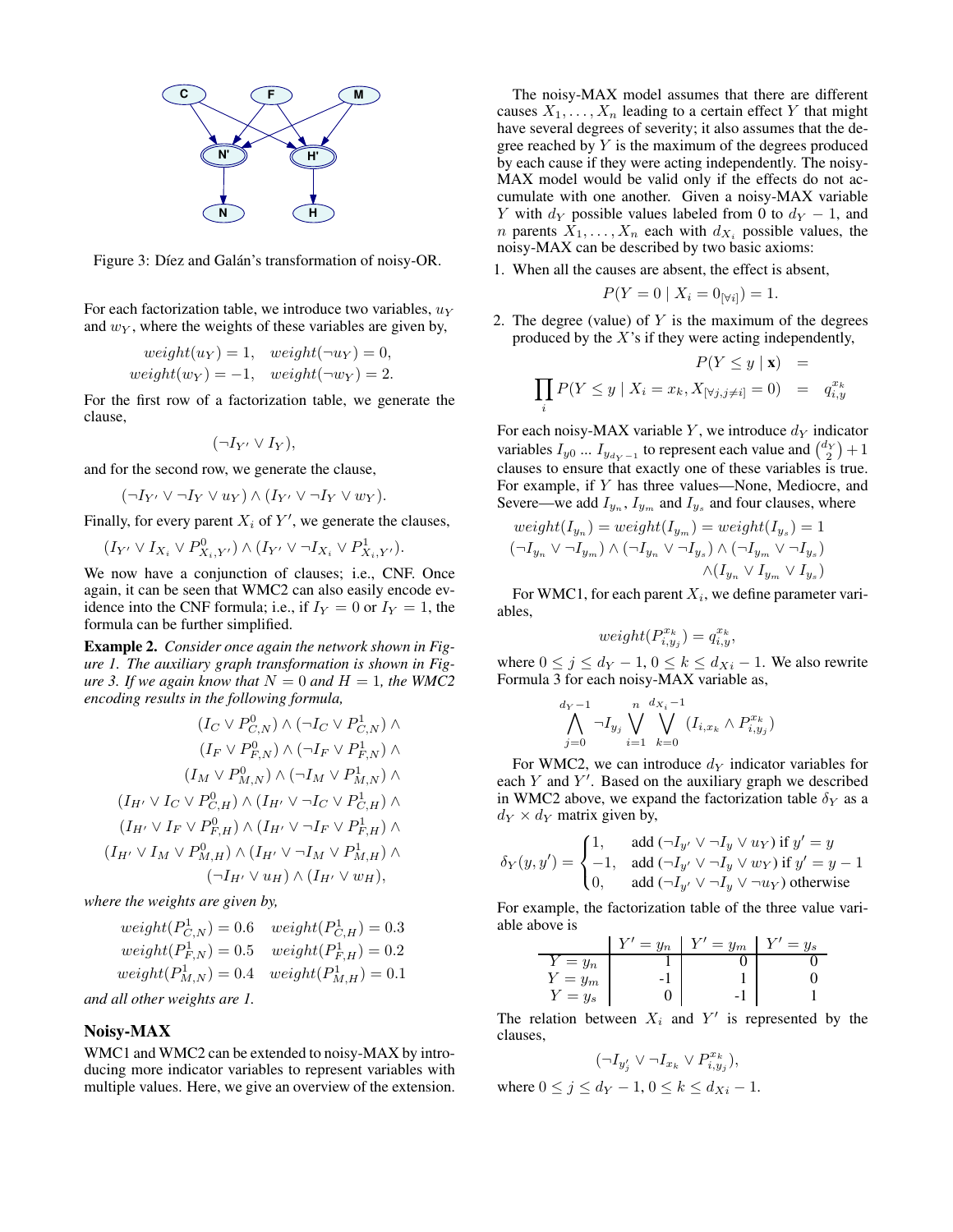## **Comparison**

Both WMC1 and WMC2 can answer probabilistic queries using Equation 2. Both encodings lead to quick factorization given evidence during the encoding. The clauses from negative evidence can be represented compactly in the resulting CNF, even with a large number of parents. In the WMC2 encoding, positive evidence can be represented by three Boolean variables, whereas the WMC1 encoding requires n Boolean variables, one for each parent. In WMC2, we use two parameter variables  $(P^0_{X_i,Y'}$  and  $P^1_{X_i,Y'}$ ) to represent every arc, while WMC1 only needs one.

Table 1: 500+500 Binary, two layer, noisy-OR Networks. When there is 60 positive evidence, the table lists the number of problems (/30) solved within one hour.

| -<br>$P+$ |       | WMC1 |      |       | WMC2 |      | ACE  |
|-----------|-------|------|------|-------|------|------|------|
|           | #var  | W    | sec  | #var  | W    | sec  | sec  |
| 30        | 3.686 | 10   | 0.2  | 6,590 | 11   | 0.1  | 32   |
| 35        | 3.716 | 11   | 0.6  | 6,605 | 11   | 0.2  | 33   |
| 40        | 3.746 | 13   | 21   | 6.620 | 11   | 0.5  | 33   |
| 45        | 3,776 | 14   | 39   | 6,635 | 13   | 2    | 36   |
| 50        | 3.806 | 19   | 75   | 6.650 | 13   | 6    | 41   |
| 55        | 3.836 | 22   | 175  | 6,665 | 16   | 71   | 166  |
| 60        | 3.916 | 24   | (17) | 6,680 | 16   | (27) | (21) |

We used randomly generated two-layer networks to compare the space efficiency and complexity of WMC1 and WMC2. Each random network contains 500 diseases and 500 symptoms. Each symptom has 6 possible diseases uniformly distributed in the disease set. Table 1 shows the tree width of the encoded CNF from WMC1 and WMC2. The first column shows the number of positive evidence in the symptom variables. The rest are negative symptoms. It can be seen that although WMC1 generates fewer variables than WMC2, the CNF created by WMC2 have smaller width. We compute the probability of evidence (PE) with the tree decomposition guided variable ordering (Huang and Darwiche 2003) and compare our results with  $\text{ACE}2^2$  (a more detailed experimental analysis is given in the next section). ACE2 is the latest package which applies the general Bayesian networks encoding method to noisy-OR model and then compiles the CNF into an arithmetic circuit (Chavira, Allen, and Darwiche 2005). For ACE2, we used the best parameter settings that we could find, which were much better than the default parameters on these instances.

### **Experimental Evaluation**

In this section, we evaluate the effectives of our encodings. We use Cachet<sup>3</sup> as it is currently recognized as the fastest weighted model counting solver.

We compare against ACE2 (Chavira, Allen, and Darwiche 2005). We also implemented Díez and Galán's  $(2003)$  approach, which consists of variable elimination (VE) applied to an auxiliary network that permits exploitation of causal independence. Our implementation uses Algebraic Decision

Diagrams (ADDs) (Bahar et al. 1993) as the base data structure to represent conditional probability tables. ADDs permit a compact representation by aggregating identical probability values. They also speed up computation by exploiting context-specific independence (Boutilier et al. 1996), taking advantage of determinism and caching intermediate results to avoid duplicate computation. The variable elimination heuristic that we used is a greedy one that first eliminates all variables that appear in deterministic potentials of one variable (equivalent to unit propagation) and then eliminates the variable that will create the smallest ADD with respect to the eliminated ADDs. In order to avoid creating an ADD for each variable when searching for the next variable to eliminate, the size of a new ADD is estimated by the smallest of two upper bounds: (i) the cross product of the domain size of the variables of the new ADD and (ii) the product of the sizes (e.g., number of nodes) of the eliminated ADDs.

Good variable ordering heuristics play an important role in the success of modern DPLL-based model counting solvers. Here, we evaluate two heuristics: *Variable State Aware Decaying Sum (VSADS)* and *Tree Decomposition Variable Group Ordering (DTree)*. VSADS is one of the current best performing dynamic heuristics designed for DPLLbased model counting engines (Sang, Beame, and Kautz 2005b). It can be viewed as a scoring system that attempts to satisfy the most recent conflict clauses and simultaneously makes its branching decisions based on the number of occurrences of a variable. Compared with VSADS, DTree (Huang and Darwiche 2003) can be described as a mixed variable ordering heuristic. DTree first uses a binary tree decomposition to generate ordered variable groups. Then the order of variables within a group is decided dynamically during DPLL by other dynamic heuristics.

All the experiments were performed on a Pentium workstation with a 3GHz hyper-threading CPU and 2GB RAM.

### **QMR-DT**

Compared with randomly generated problems, QMR-DT presents a real-world inference task with various structural and sparsity properties. For example, in the empirical distribution of diseases, a small proportion of the symptoms are connected with a large number of diseases.

The network we used was aQMR-DT, an anonymized version of QMR-DT<sup>4</sup>. We generated symptom vectors for each experiment with  $k$  positive symptoms. For each evidence vector, we sort the symptom variables into ascending order by their parent (disease) number, chose the first  $k$  variables as positive symptoms, and then set the remaining variables to negative. The goal of the method is to generate instances of increasing difficulty.

We report the runtime to answer the probability of evidence (PE) queries. We also experimented with an implementation of Quickscore<sup>5</sup>, but found that it could not solve any of the test cases shown in Figure 4 (the figure only shows the difficult range; the instances with fewer positive symptoms are easier for all the algorithms in the figure). The

<sup>2</sup> http://reasoning.cs.ucla.edu/ace/

<sup>3</sup> http://www.cs.rochester.edu/u/kautz/Cachet/index.htm

<sup>4</sup> http://citeseer.ist.psu.edu/463049.html

<sup>5</sup> http://www.cs.ubc.ca/∼murphyk/Software/BNT/bnt.html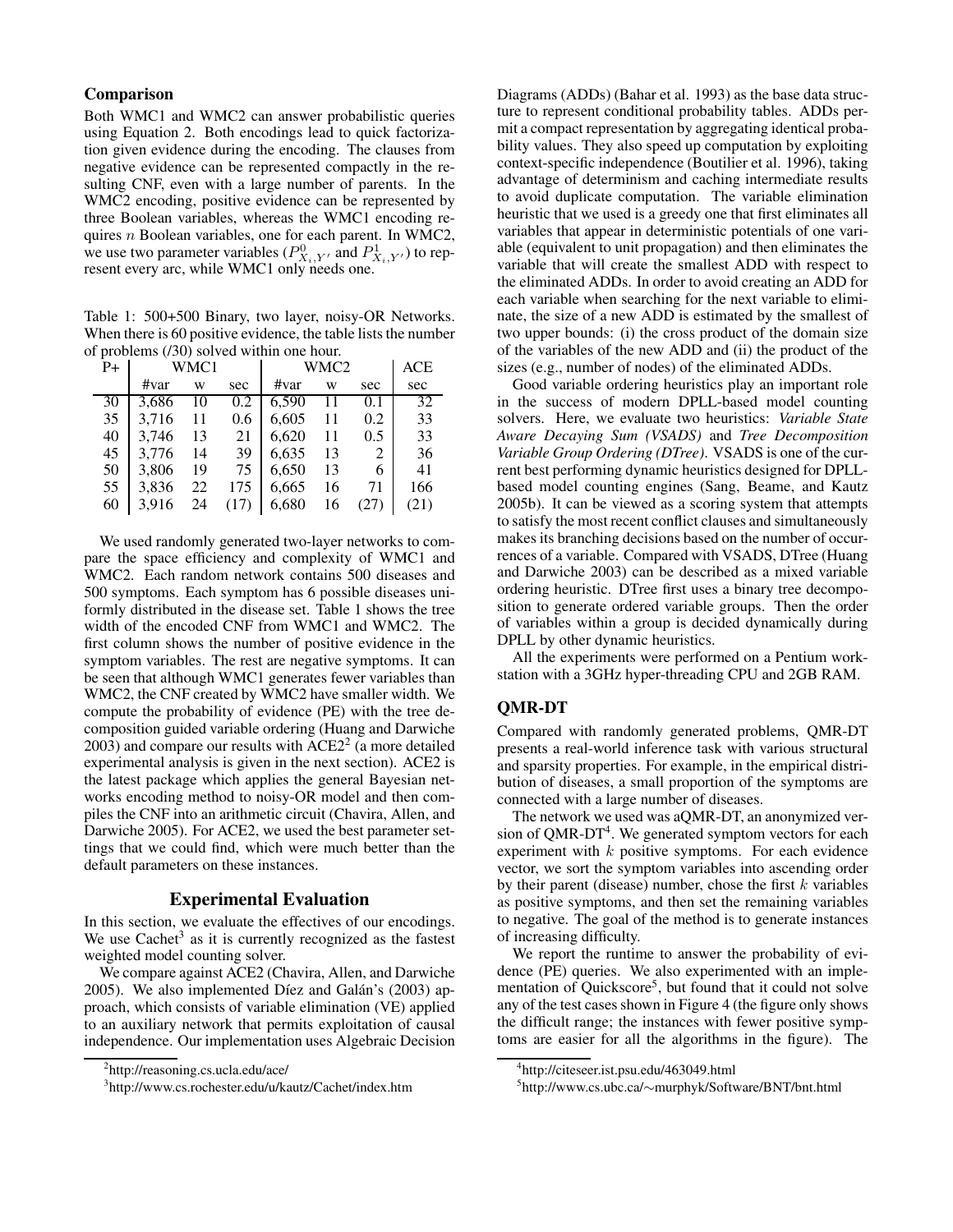

Figure 4: QMR-DT with 4,075 symptoms and 570 diseases.

WMC-based approach also outperforms VE on QMR-DT. The model counting time of WMC1+VSADS for 2,560 positive symptoms are 25s. But this instance could not be solved within one hour by VE.

We tested different heuristics on each encoding. The runtime using WMC and DTree heuristic is the sum of two parts: the preprocessing time by DTree (Huang and Darwiche 2003) and the runtime of model counting. In this experiment, semi-static tree decomposition-based heuristic has faster run time than VSADS in the model counting process. However, the overhead of preprocessing for large size networks is too high to achieve better overall performance.

The WMC2 encoding generates twice as many variables as WMC1. Although WMC2 is more promising than WMC1 on smaller size networks (Table 1), here WMC2 is less efficient than WMC1. The overhead of the tree decomposition ordering on WMC2 encodings is also higher than on WMC1 encodings. Our results also show that dynamic variable ordering does not work well in WMC2. WMC2+VSADS cannot solve networks with more than 1,500 positive evidences.

Results also show that our approach is more efficient than ACE2. For example, using ACE2, a CNF of QMR-DT with 30 positive symptoms creates  $2.8 \times 10^5$  variables,  $2.8 \times 10^5$ clauses and  $3.8 \times 10^5$  literals. Also, it often requires more than 1GB memory to finish the compilation process. With WMC1, the same network and the same evidence create only  $4.6 \times 10^4$  variables,  $4.6 \times 10^4$  clauses and  $1.1 \times 10^5$  literals. Cachet only needs less than 250M memory in most cases. And in our experiments, ACE 2 cannot solve QMR-DT with more than 500 positive evidence in an hour.

#### **Random Noisy-OR Multi-Layer**

To test randomly generated multi-layer networks, we constructed a set of acyclic Bayesian networks using the same method as Díez & Galán (2003): create  $n$  binary variables; randomly select m pairs of nodes and add arcs between them, where an arc is added from  $X_i$  to  $X_j$  if  $i < j$ ; and



Figure 5: Random noisy-OR network with 3,000 binary variables.

assign a noisy-OR/MAX distribution to each node with parents.

Figure 5 represents the average time to answer the probability of evidence (PE) queries, which is a function of the number of hidden variables. We repeat the experiment for a total of 50 randomly generated networks with 300 hidden variables and then increase the number of hidden variables.

The results from two layer QMR-DT and multi-layer random noisy-OR show that on average, the WMC-based approaches performed significantly better than the VE-based approach and ACE2. All the approaches benefit from the large amount of evidence, but the WMC-based approaches explore the determinism more efficiently with dynamic decomposition and unit propagation (resolution). Compared with VE, the WMC-based approaches encode the local dependencies among parameters and the evidences into clauses/constraints. The topological features of CNF, such as connectivity, can then be explored dynamically during DPLL's simplification process.

Conflict analysis based heuristics have been successfully applied in modern SAT solvers. However, conflicts rarely occur in model counting problems with large numbers of solutions as is the case in encodings of Bayesian networks. In situations where there are few conflicts, VSADS essentially makes random decisions. But here, for large Bayesian networks with large numbers of evidences, VSADS work very well because the constraints we generated from the evidence limits the number of solutions. DTree is also a good choice due to its divide-and-conquer nature. However, when we use DTree to decompose the CNF generated from QMR-DT, usually the first variable group contains more than 500 disease variables. And, the overhead of preprocessing affects the overall efficiency of this approach.

Similarly, we performed an experiment with 100 fivevalued variables. We generated 50 random networks for each number of arcs. The results are displayed in Figure 6.